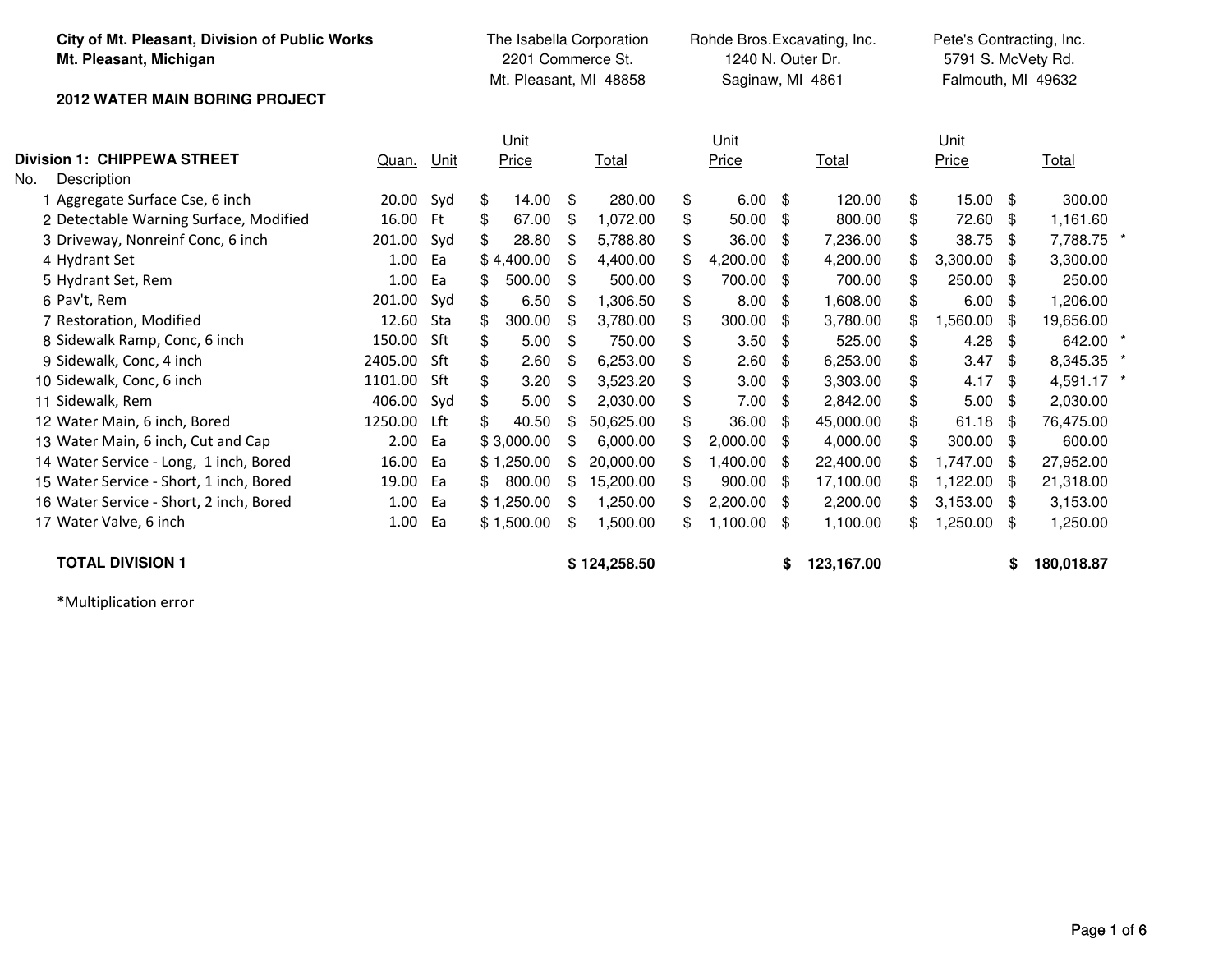| City of Mt. Pleasant, Division of Public Works<br>Mt. Pleasant, Michigan |           |           | The Isabella Corporation<br>2201 Commerce St.<br>Mt. Pleasant, MI 48858 |            |                |              | Rohde Bros.Excavating, Inc.<br>1240 N. Outer Dr.<br>Saginaw, MI 4861 |               |               |            |      | Pete's Contracting, Inc.<br>5791 S. McVety Rd.<br>Falmouth, MI 49632 |    |            |  |  |  |
|--------------------------------------------------------------------------|-----------|-----------|-------------------------------------------------------------------------|------------|----------------|--------------|----------------------------------------------------------------------|---------------|---------------|------------|------|----------------------------------------------------------------------|----|------------|--|--|--|
| <b>2012 WATER MAIN BORING PROJECT</b>                                    |           |           |                                                                         |            |                |              |                                                                      |               |               |            |      |                                                                      |    |            |  |  |  |
|                                                                          |           |           |                                                                         | Unit       |                |              | Unit                                                                 |               |               |            | Unit |                                                                      |    |            |  |  |  |
| <b>Division 2: LINCOLN STREET</b>                                        | Quan.     | Unit      |                                                                         | Price      |                | Total        |                                                                      | Price         |               | Total      |      | Price                                                                |    | Total      |  |  |  |
| <b>Description</b><br>No.                                                |           |           |                                                                         |            |                |              |                                                                      |               |               |            |      |                                                                      |    |            |  |  |  |
| 1 Aggregate Surface Cse, 6 inch                                          | 8.00      | Syd       | \$                                                                      | 14.00      | \$             | 112.00       | \$                                                                   | $6.00$ \$     |               | 48.00      | \$   | 15.00                                                                | \$ | 120.00     |  |  |  |
| 2 Curb and Gutter, Conc, Det F4, Modified                                | 124.00    | <b>Ft</b> | \$                                                                      | 15.00      | \$             | 1,860.00     | \$                                                                   | 22.00         | -\$           | 2,728.00   | \$   | 5.00                                                                 | \$ | 620.00     |  |  |  |
| 3 Curb and Gutter, Rem                                                   | 124.00 Ft |           | \$                                                                      | 8.00       | $\mathfrak{S}$ | 992.00       | \$                                                                   | 7.00          | \$            | 868.00     | \$   | 25.00                                                                | \$ | 3,100.00   |  |  |  |
| 4 Detectable Warning Surface, Modified                                   | 36.00     | Ft        | \$                                                                      | 67.00      | \$             | 2,412.00     | \$                                                                   | 50.00         | -\$           | 1,800.00   | \$   | 72.00                                                                | \$ | 2,592.00   |  |  |  |
| 5 Driveway, Nonreinf Conc, 6 inch                                        | 114.00    | Syd       | \$                                                                      | 28.80      | \$             | 3,283.20     | \$                                                                   | 34.00         | -\$           | 3,876.00   | \$   | 40.09                                                                | \$ | 4,570.26   |  |  |  |
| 6 HMA, 13A                                                               | 5.00      | Ton       | \$                                                                      | 150.00     | \$             | 750.00       | \$                                                                   | 200.00        | -\$           | 1,000.00   | \$   | 400.00                                                               | \$ | 2,000.00   |  |  |  |
| 7 HMA, 36A                                                               | 7.00      | Ton       | \$                                                                      | 150.00     | \$             | 1,050.00     | \$                                                                   | 200.00        | -\$           | 1,400.00   | \$   | 400.00                                                               | \$ | 2,800.00   |  |  |  |
| 8 Hydrant Set                                                            | 3.00      | Ea        |                                                                         | \$3,600.00 | \$             | 10,800.00    | \$                                                                   | 4,200.00      | \$            | 12,600.00  | \$   | 3,300.00                                                             | \$ | 9,900.00   |  |  |  |
| 9 Hydrant Set, Rem                                                       | 1.00      | Ea        | \$                                                                      | 500.00     | \$             | 500.00       | \$                                                                   | 700.00        | \$            | 700.00     | \$   | 250.00                                                               | \$ | 250.00     |  |  |  |
| 10 Pav't, Rem                                                            | 205.00    | Syd       | \$                                                                      | 6.50       | \$             | 1,332.50     | \$                                                                   | 8.00          | \$            | 1,640.00   | \$   | 6.00                                                                 | \$ | 1,230.00   |  |  |  |
| 11 Restoration, Modified                                                 | 16.96     | Sta       | \$                                                                      | 300.00     | \$             | 5,088.00     | \$                                                                   | 300.00        | -\$           | 5,088.00   | \$   | 1,560.00                                                             | \$ | 26,457.60  |  |  |  |
| 12 Sidewalk Ramp, Conc, 6 inch                                           | 340.00    | Sft       | \$                                                                      | 5.00       | \$             | 1,700.00     | \$                                                                   | 4.00          | \$            | 1,360.00   | \$   | 4.45                                                                 | \$ | 1,513.00   |  |  |  |
| 13 Sidewalk, Conc, 4 inch                                                | 1548.00   | Sft       | \$                                                                      | 2.60       | \$             | 4,024.80     | \$                                                                   | 2.60          | \$            | 4,024.80   | \$   | 3.60                                                                 | \$ | 5,572.80   |  |  |  |
| 14 Sidewalk, Conc, 6 inch                                                | 460.00    | Sft       | \$                                                                      | 3.20       | \$             | 1,472.00     | \$                                                                   | 3.00          | \$            | 1,380.00   | \$   | 4.34                                                                 | \$ | 1,996.40   |  |  |  |
| 15 Sidewalk, Rem                                                         | 256.00    | Syd       | \$                                                                      | 5.00       | \$             | 1,280.00     | \$                                                                   | 7.00          | \$            | 1,792.00   | \$   | 5.50                                                                 | \$ | 1,408.00   |  |  |  |
| 16 Tapping Sleeve & Valve 6 inch by 6 inch                               | 1.00      | Ea        |                                                                         | \$3,250.00 | \$             | 3,250.00     |                                                                      | 4,500.00      | \$            | 4,500.00   | \$   | 3,433.00                                                             | \$ | 3,433.00   |  |  |  |
| 17 Water Main, 6 inch                                                    | 10.00     | Lft       | \$                                                                      | 10.00      | \$             | 100.00       | \$                                                                   | 36.00         | $\frac{1}{2}$ | 360.00     | \$   | 40.00                                                                | \$ | 400.00     |  |  |  |
| 18 Water Main, 6 inch, Bored                                             | 440.00    | Lft       | \$                                                                      | 37.00      | \$             | 16,280.00    | \$                                                                   | 36.00         | -\$           | 15,840.00  | \$   | 60.41                                                                | \$ | 26,580.40  |  |  |  |
| 19 Water Main, 6 inch, Cut and Cap                                       | 6.00      | Ea        |                                                                         | \$3,000.00 | \$             | 18,000.00    |                                                                      | 2,000.00      | \$            | 12,000.00  | \$   | 300.00                                                               | \$ | 1,800.00   |  |  |  |
| 20 Water Main, 8 inch, Bored                                             | 1256.00   | Lft       | \$                                                                      | 48.00      | \$             | 60,288.00    | \$                                                                   | 44.00         | -\$           | 55,264.00  | \$   | 71.69                                                                | \$ | 90,042.64  |  |  |  |
| 21 Water Service - Long, 1 inch, Bored                                   | 29.00     | Ea        |                                                                         | \$1,250.00 | \$             | 36,250.00    |                                                                      | 1,400.00      | -\$           | 40,600.00  |      | 1,747.00                                                             | \$ | 50,663.00  |  |  |  |
| 22 Water Service - Long, 2 inch, Bored                                   | 2.00      | Ea        |                                                                         | \$1,750.00 | \$             | 3,500.00     | \$                                                                   | 2,500.00 \$   |               | 5,000.00   |      | 3,153.00                                                             | \$ | 6,306.00   |  |  |  |
| 23 Water Service - Short, 1 inch, Bored                                  | 10.00     | Ea        | \$                                                                      | 800.00     | \$             | 8,000.00     | \$                                                                   | 900.00        | -\$           | 9,000.00   |      | 1,122.00                                                             | \$ | 11,220.00  |  |  |  |
| 24 Water Service - Short, 2 inch, Bored                                  | 1.00      | Ea        |                                                                         | \$1,250.00 | \$             | 1,250.00     |                                                                      | 2,200.00      | -\$           | 2,200.00   |      | 1,962.00                                                             | \$ | 1,962.00   |  |  |  |
| 25 Water Valve, 6 inch                                                   | 3.00      | Ea        | \$                                                                      | 850.00     | \$             | 2,550.00     | \$                                                                   | $1,100.00$ \$ |               | 3,300.00   |      | 1,250.00                                                             | \$ | 3,750.00   |  |  |  |
| 26 Water Valve, 8 inch                                                   | 2.00      | Ea        |                                                                         | \$2,000.00 | \$             | 4,000.00     | \$                                                                   | 1,300.00 \$   |               | 2,600.00   |      | 1,565.00                                                             | \$ | 3,130.00   |  |  |  |
| Water Valve, 12 inch<br>ADD                                              | 1.00      | Ea        |                                                                         | \$5,000.00 | \$             | 5,000.00     | \$                                                                   | 3,500.20      | -\$           | 3,500.20   | \$   | 2,080.00                                                             | \$ | 2,080.00   |  |  |  |
| Water Main, 12 inch<br>ADD                                               | 10.00     | Lft       | \$                                                                      | 13.00      | \$             | 130.00       | \$                                                                   | 100.00        | \$            | 1,000.00   | \$   | 50.00                                                                | \$ | 500.00     |  |  |  |
| <b>TOTAL DIVISION 2</b>                                                  |           |           |                                                                         |            |                | \$195,254.50 |                                                                      |               | \$            | 195,469.00 |      |                                                                      | \$ | 265,997.10 |  |  |  |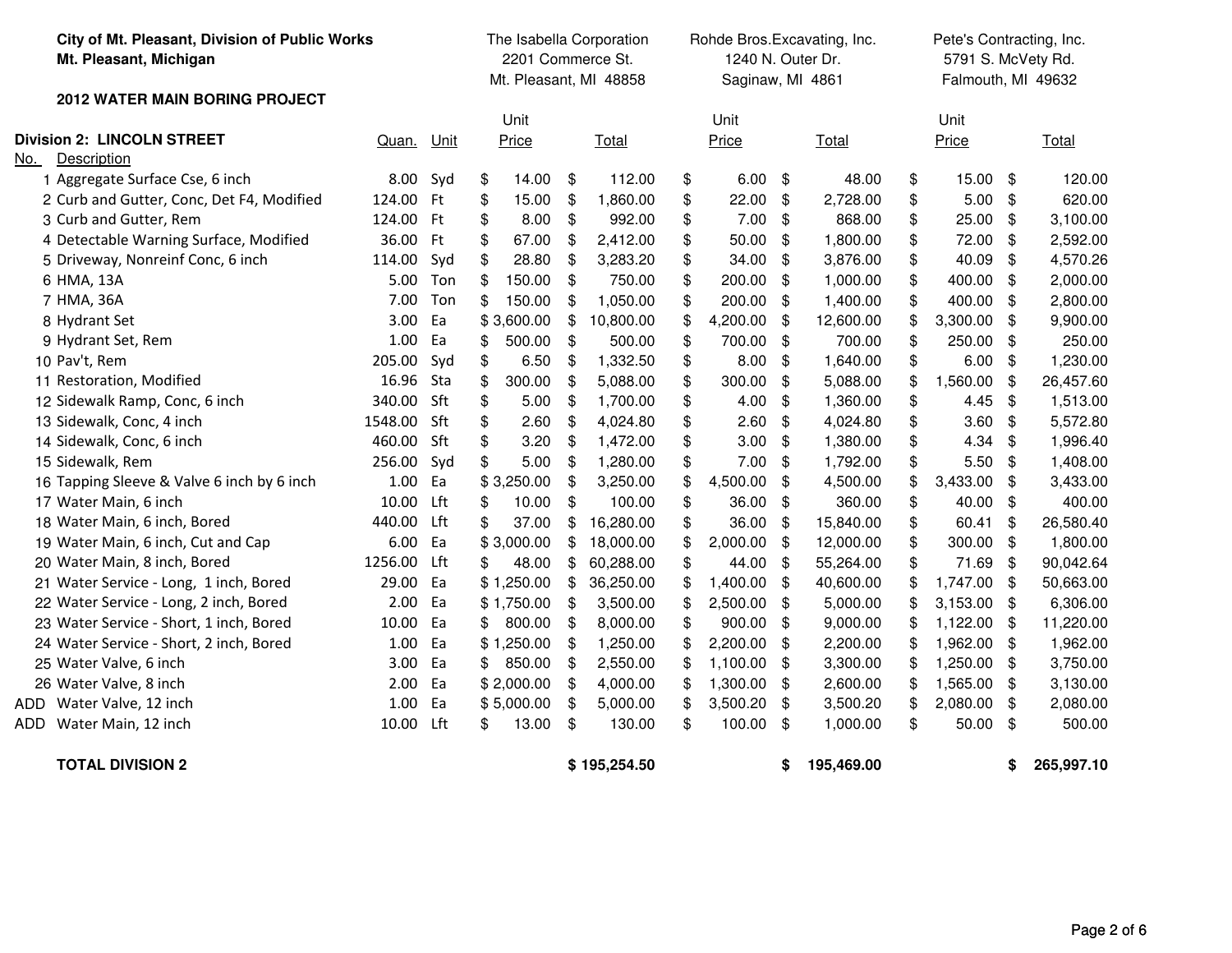| City of Mt. Pleasant, Division of Public Works<br>Mt. Pleasant, Michigan |          | The Isabella Corporation<br>2201 Commerce St.<br>Mt. Pleasant, MI 48858 |    |       |    | Rohde Bros. Excavating, Inc.<br>1240 N. Outer Dr.<br>Saginaw, MI 4861 |    |                 |      | Pete's Contracting, Inc.<br>5791 S. McVety Rd.<br>Falmouth, MI 49632 |    |       |      |              |  |
|--------------------------------------------------------------------------|----------|-------------------------------------------------------------------------|----|-------|----|-----------------------------------------------------------------------|----|-----------------|------|----------------------------------------------------------------------|----|-------|------|--------------|--|
| <b>2012 WATER MAIN BORING PROJECT</b>                                    |          |                                                                         |    |       |    |                                                                       |    |                 |      |                                                                      |    |       |      |              |  |
|                                                                          |          |                                                                         |    | Unit  |    |                                                                       |    | Unit            |      |                                                                      |    | Unit  |      |              |  |
| Division: Miscellenous                                                   | Quan.    | <u>Unit</u>                                                             |    | Price |    | Total                                                                 |    | Price           |      | <b>Total</b>                                                         |    | Price |      | <u>Total</u> |  |
| Description<br>No.                                                       |          |                                                                         |    |       |    |                                                                       |    |                 |      |                                                                      |    |       |      |              |  |
| Sidewalk, Conc, 4 inch                                                   | 11800    | Sft                                                                     | \$ | 2.50  | \$ | 29,500.00                                                             | \$ | $2.60 \quad$ \$ |      | 30.680.00                                                            | \$ | 3.61  | -\$  | 42,598.00 *  |  |
| 2 Sidewalk, Conc, 6 inch                                                 | 2600 Sft |                                                                         | \$ | 3.10  | \$ | 8.060.00                                                              | \$ | $3.00 \quad $$  |      | 7.800.00                                                             | \$ | 4.35  | - \$ | 11,310.00 *  |  |
| 3 Sidewalk, Rem                                                          | 1600 Syd |                                                                         | \$ | 3.10  | \$ | 4.960.00                                                              | \$ | 7.00            | - \$ | 11.200.00                                                            | \$ | 5.50  | - \$ | 8,800.00     |  |
| <b>TOTAL MISCELLANEOUS</b>                                               |          |                                                                         |    |       | S. | 42,520.00                                                             |    |                 | S.   | 49,680.00                                                            |    |       | S.   | 62,708.00    |  |
| <b>BID TOTAL</b>                                                         |          |                                                                         |    |       |    | \$362,033.00                                                          |    |                 | S    | 368,316.00                                                           |    |       |      | 508,723.97   |  |

\*Mulitiplication error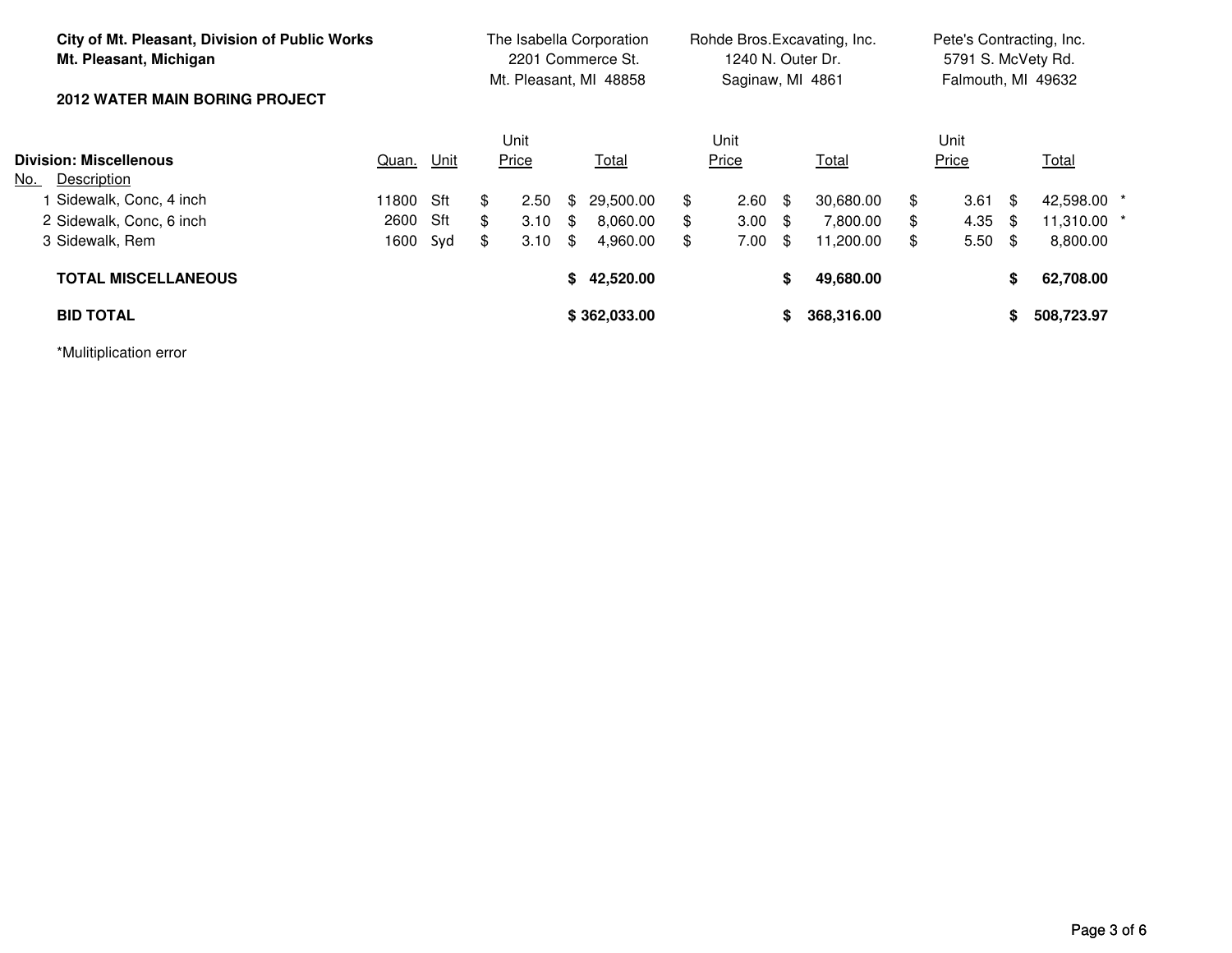#### **City of Mt. Pleasant, Division of Public WorksMt. Pleasant, Michigan**

#### **2012 WATER MAIN BORING PROJECT**

|                                         |            |     | Unit         |                 |  |
|-----------------------------------------|------------|-----|--------------|-----------------|--|
| Division 1:  CHIPPEWA STREET            | Quan. Unit |     | Price        | Total           |  |
| No.<br>Description                      |            |     |              |                 |  |
| 1 Aggregate Surface Cse, 6 inch         | 20.00      | Syd | \$<br>36.00  | \$<br>720.00    |  |
| 2 Detectable Warning Surface, Modified  | 16.00      | Ft  | \$<br>79.00  | \$<br>1,264.00  |  |
| 3 Driveway, Nonreinf Conc, 6 inch       | 1812.00    | Syd | \$<br>7.00   | \$<br>12,684.00 |  |
| 4 Hydrant Set                           | 1.00       | Ea  | \$4,000.00   | \$<br>4,000.00  |  |
| 5 Hydrant Set, Rem                      | 1.00       | Ea  | \$<br>408.00 | \$<br>408.00    |  |
| 6 Pav't, Rem                            | 201.00     | Syd | \$<br>5.00   | \$<br>1,005.00  |  |
| 7 Restoration, Modified                 | 12.60      | Sta | \$<br>475.00 | \$<br>5,985.00  |  |
| 8 Sidewalk Ramp, Conc, 6 inch           | 150.00     | Sft | \$<br>13.50  | \$<br>2,025.00  |  |
| 9 Sidewalk, Conc, 4 inch                | 2405.00    | Sft | \$<br>5.00   | \$<br>12,025.00 |  |
| 10 Sidewalk, Conc, 6 inch               | 1101.00    | Sft | \$<br>5.50   | \$<br>6,055.50  |  |
| 11 Sidewalk, Rem                        | 406.00     | Syd | \$<br>3.00   | \$<br>1,218.00  |  |
| 12 Water Main, 6 inch, Bored            | 1250.00    | Lft | \$<br>84.00  | \$105,000.00    |  |
| 13 Water Main, 6 inch, Cut and Cap      | 2.00       | Ea  | \$<br>200.00 | \$<br>400.00    |  |
| 14 Water Service - Long, 1 inch, Bored  | 16.00      | Ea  | \$1,600.00   | \$<br>25,600.00 |  |
| 15 Water Service - Short, 1 inch, Bored | 19.00      | Ea  | \$1,300.00   | \$<br>24,700.00 |  |
| 16 Water Service - Short, 2 inch, Bored | 1.00       | Ea  | \$3,500.00   | \$<br>3,500.00  |  |
| 17 Water Valve, 6 inch                  | 1.00       | Ea  | \$1,200.00   | \$<br>1,200.00  |  |
|                                         |            |     |              |                 |  |

# **TOTAL DIVISION 1**

**\$ 207,789.50**

Glawe, Inc. 1010 U.S. 23 NorthAlpena, MI 49707

\*Incorrect Quantity/Mulitiplication error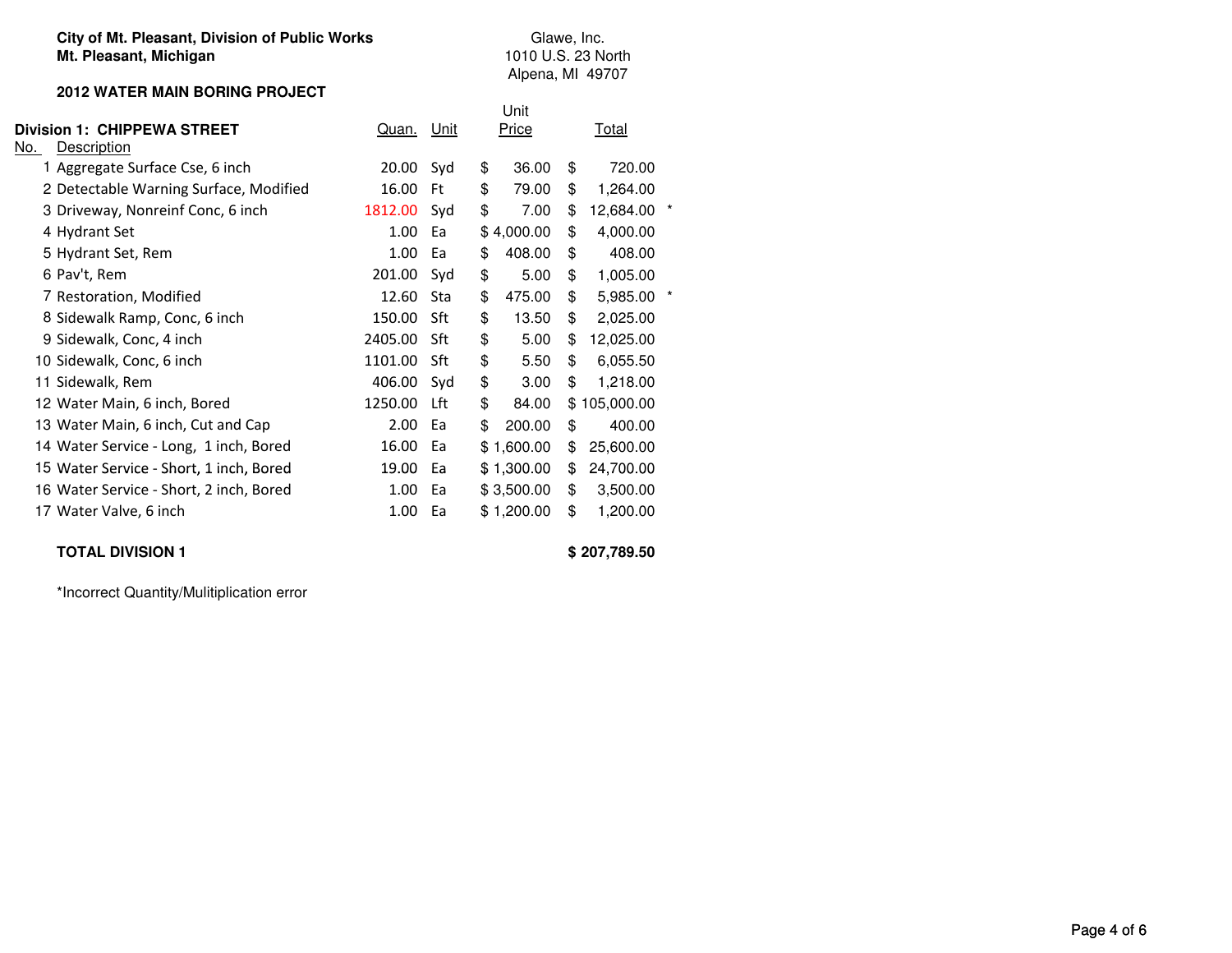#### **City of Mt. Pleasant, Division of Public WorksMt. Pleasant, Michigan**

Glawe, Inc. 1010 U.S. 23 NorthAlpena, MI 49707

#### **2012 WATER MAIN BORING PROJECT**

| <b>Division 2: LINCOLN STREET</b><br><u>No.</u><br>Description | Quan. Unit |     | Unit<br>Price | <b>Total</b>    |
|----------------------------------------------------------------|------------|-----|---------------|-----------------|
| 1 Aggregate Surface Cse, 6 inch                                | 8.00       | Syd | \$<br>145.00  | \$<br>1,160.00  |
| 2 Curb and Gutter, Conc, Det F4, Modified                      | 124.00     | Ft  |               | \$              |
| 3 Curb and Gutter, Rem                                         | 199.00     | Ft  | \$<br>4.00    | \$<br>796.00    |
| 4 Detectable Warning Surface, Modified                         | 36.00      | Ft  | \$<br>80.00   | \$<br>2,880.00  |
| 5 Driveway, Nonreinf Conc, 6 inch                              | 1026.00    | Syd | \$<br>11.00   | \$<br>11,286.00 |
| 6 HMA, 13A                                                     | 5.00       | Ton |               | \$              |
| 7 HMA, 36A                                                     | 7.00       | Ton |               | \$              |
| 8 Hydrant Set                                                  | 3.00       | Ea  | \$4,300.00    | \$<br>12,900.00 |
| 9 Hydrant Set, Rem                                             | 1.00       | Ea  | 400.00<br>\$  | \$<br>400.00    |
| 10 Pav't, Rem                                                  | 1667.00    | Syd | \$<br>2.00    | \$<br>3,334.00  |
| 11 Restoration, Modified                                       | 16.96      | Sta |               | \$              |
| 12 Sidewalk Ramp, Conc, 6 inch                                 | 340.00     | Sft | \$<br>7.00    | \$<br>2,380.00  |
| 13 Sidewalk, Conc, 4 inch                                      | 1548.00    | Sft | \$<br>7.00    | \$<br>10,836.00 |
| 14 Sidewalk, Conc, 6 inch                                      | 460.00     | Sft | \$<br>8.00    | \$<br>3,680.00  |
| 15 Sidewalk, Rem                                               | 256.00     | Syd | \$<br>3.00    | \$<br>768.00    |
| 16 Tapping Sleeve & Valve 6 inch by 6 inch                     | 1.00       | Ea  | \$5,200.00    | \$<br>5,200.00  |
| 17 Water Main, 6 inch                                          | 10.00      | Lft | 100.00<br>\$  | \$<br>1,000.00  |
| 18 Water Main, 6 inch, Bored                                   | 440.00     | Lft | 130.00<br>\$  | \$<br>57,200.00 |
| 19 Water Main, 6 inch, Cut and Cap                             | 6.00       | Ea  | 257.00<br>\$  | \$<br>1,542.00  |
| 20 Water Main, 8 inch, Bored                                   | 1256.00    | Lft | \$<br>112.00  | \$140,672.00    |
| 21 Water Service - Long, 1 inch, Bored                         | 29.00      | Ea  | \$1,875.00    | 54,375.00<br>\$ |
| 22 Water Service - Long, 2 inch, Bored                         | 2.00       | Ea  | \$2,400.00    | \$<br>4,800.00  |
| 23 Water Service - Short, 1 inch, Bored                        | 10.00      | Ea  | \$1,350.00    | 13,500.00<br>\$ |
| 24 Water Service - Short, 2 inch, Bored                        | 1.00       | Ea  | \$2,300.00    | \$<br>2,300.00  |
| 25 Water Valve, 6 inch                                         | 3.00       | Ea  | \$1,100.00    | \$<br>3,300.00  |
| 26 Water Valve, 8 inch                                         | 2.00       | Ea  | \$1,400.00    | \$<br>2,800.00  |
| ADD.<br>Water Valve, 12 inch                                   | 1.00       | Ea  |               | \$              |
| ADD Water Main, 12 inch                                        | 10.00      | Lft |               | \$              |

## **TOTAL DIVISION 2**

**\$ 337,109.00**

\*Incorrect quantity/Did not bid on item